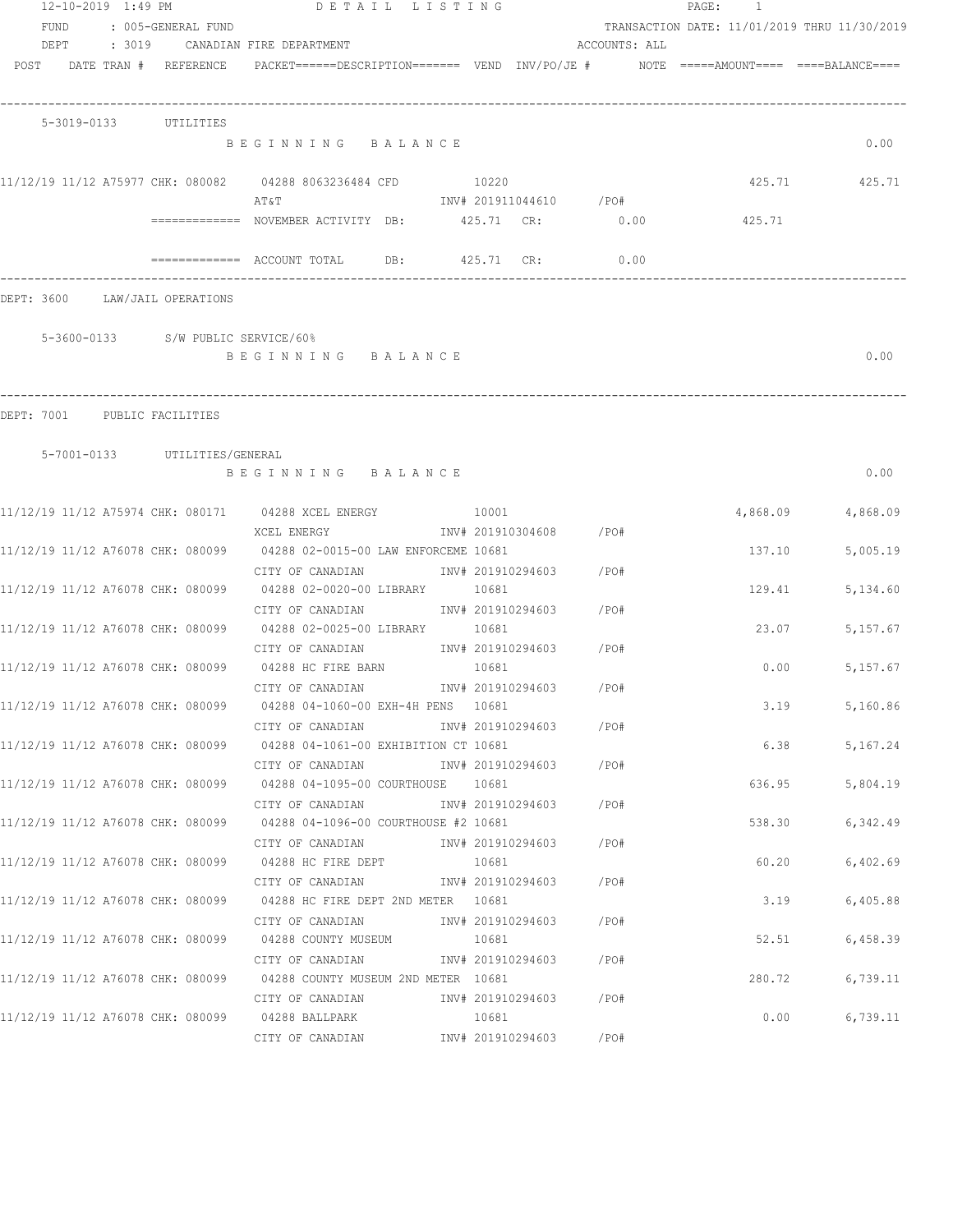|      | 12-10-2019 1:49 PM                |          |                       | DETAIL LISTING                                                                                                    |                            |                        |                               | PAGE: | 2        |                                              |
|------|-----------------------------------|----------|-----------------------|-------------------------------------------------------------------------------------------------------------------|----------------------------|------------------------|-------------------------------|-------|----------|----------------------------------------------|
|      | FUND                              |          | : 005-GENERAL FUND    |                                                                                                                   |                            |                        |                               |       |          | TRANSACTION DATE: 11/01/2019 THRU 11/30/2019 |
|      | DEPT                              | : 7001   |                       | PUBLIC FACILITIES                                                                                                 |                            |                        | ACCOUNTS: ALL                 |       |          |                                              |
| POST |                                   |          | DATE TRAN # REFERENCE | $PACKET == == = DESCRIPTION == == == $ $VEND$ $INV/PO/JE$ $#$ $NOTE$ =====AMOUNT==== ===BALANCE====               |                            |                        |                               |       |          |                                              |
|      |                                   |          |                       | CITY OF CANADIAN                                                                                                  | 10681<br>INV# 201911013043 |                        | /PO#                          |       | 197.78   | 6,936.89                                     |
|      | 11/12/19 11/12 A76116 CHK: 080137 |          |                       | 04288 OTHER METERS<br>NORTH PLAINS ELECTRIC CO- INV# 201911074614                                                 | 12592                      |                        | /PO#                          |       | 1,715.09 | 8,651.98                                     |
|      |                                   |          |                       | 11/12/19 11/12 A76116 CHK: 080137 04288 GEM VOTING BOOTH<br>NORTH PLAINS ELECTRIC CO- INV# 201911074614           | 12592                      |                        | $/$ PO#                       |       | 171.81   | 8,823.79                                     |
|      |                                   |          |                       | 11/12/19 11/12 A76146 CHK: 080166 04288 040-001-1415-01-LIBRARY 13824<br>WEST TEXAS GAS, INC                      | INV# 201911074613          |                        | /PO#                          |       | 27.13    | 8,850.92                                     |
|      |                                   |          |                       | 11/12/19 11/12 A76146 CHK: 080166 04288 040-001-4000-01 EX CENTE 13824<br>WEST TEXAS GAS, INC                     | INV# 201911074613          |                        | /PO#                          |       | 60.08    | 8,911.00                                     |
|      |                                   |          |                       | 11/12/19 11/12 A76146 CHK: 080166 04288 040-001-5735-02-MUSEUM 13824<br>WEST TEXAS GAS, INC                       | INV# 201911074613          |                        | /PO#                          |       | 31.89    | 8,942.89                                     |
|      |                                   |          |                       | 11/12/19 11/12 A76146 CHK: 080166 04288 040-001-5815-01-BALLPARK 13824<br>WEST TEXAS GAS, INC METH 201911074613   |                            |                        | /PO#                          |       | 28.72    | 8,971.61                                     |
|      |                                   |          |                       | 11/12/19 11/12 A76146 CHK: 080166 04288 040-001-5810-01-PAVILION 13824<br>WEST TEXAS GAS, INC MONTH 201911074613  |                            |                        | /PO#                          |       | 25.54    | 8,997.15                                     |
|      |                                   |          |                       | 11/12/19 11/12 A76146 CHK: 080166 04288 040-001-1405-01 COURTHOU 13824<br>WEST TEXAS GAS, INC METALL 201911074613 |                            |                        | /PO#                          |       | 44.20    | 9,041.35                                     |
|      |                                   |          |                       | 11/12/19 11/12 A76146 CHK: 080166 04288 040-013-0045-00 CFD MAIN 13824<br>WEST TEXAS GAS, INC MONTH 201911074613  |                            |                        | $/$ PO#                       |       | 68.42    | 9,109.77                                     |
|      |                                   |          |                       | 11/12/19 11/12 A76146 CHK: 080166 04288 040-013-0045-00 CFD MAIN 13824<br>WEST TEXAS GAS, INC                     |                            | INV# 201911074613 /PO# |                               |       | 0.00     | 9,109.77                                     |
|      |                                   |          |                       | ============= NOVEMBER ACTIVITY DB: 9,109.77 CR:                                                                  |                            |                        | 0.00                          |       | 9,109.77 |                                              |
|      |                                   |          |                       | ============= ACCOUNT TOTAL DB: 9,109.77 CR:                                                                      |                            |                        | 0.00                          |       |          |                                              |
|      | DEPT: 7016                        | CEMETERY |                       |                                                                                                                   |                            |                        |                               |       |          |                                              |
|      | 5-7016-0133 UTILITIES             |          |                       |                                                                                                                   |                            |                        |                               |       |          |                                              |
|      |                                   |          |                       | BEGINNING BALANCE                                                                                                 |                            |                        |                               |       |          | 0.00                                         |
|      | $x-x-x-x-x-x-x-x-x-x-x-x-x-x$     |          |                       | 000 ERRORS IN THIS REPORT!                                                                                        |                            |                        | *-*-*-*-*-*-*-*-*-*-*-*-*-*-* |       |          |                                              |
|      |                                   |          |                       | ** REPORT TOTALS ** --- DEBITS --- -- -- CREDITS ---                                                              |                            |                        |                               |       |          |                                              |
|      |                                   |          |                       | BEGINNING BALANCES:                                                                                               |                            | 0.00                   |                               | 0.00  |          |                                              |
|      |                                   |          |                       | REPORTED ACTIVITY:                                                                                                | 9,535.48                   |                        |                               | 0.00  |          |                                              |
|      |                                   |          |                       | ENDING BALANCES:<br>TOTAL FUND ENDING BALANCE:                                                                    | 9,535.48<br>9,535.48       |                        |                               | 0.00  |          |                                              |
|      |                                   |          |                       |                                                                                                                   |                            |                        |                               |       |          |                                              |
|      | FUND: 010-AIRPORT                 |          |                       |                                                                                                                   |                            |                        |                               |       |          |                                              |
|      | DEPT: 7010                        | AIRPORT  |                       |                                                                                                                   |                            |                        |                               |       |          |                                              |
|      | 5-7010-0133 UTILITIES             |          |                       |                                                                                                                   |                            |                        |                               |       |          |                                              |
|      |                                   |          |                       | BEGINNING BALANCE                                                                                                 |                            |                        |                               |       |          | 220.93                                       |
|      |                                   |          |                       | 11/12/19 11/12 A76205 CHK: 001598 04289 AT&T                                                                      | 10220                      |                        |                               |       | 197.11   | 418.04                                       |
|      |                                   |          |                       | AT&T                                                                                                              | INV# 201911054611          |                        | /PO#                          |       |          |                                              |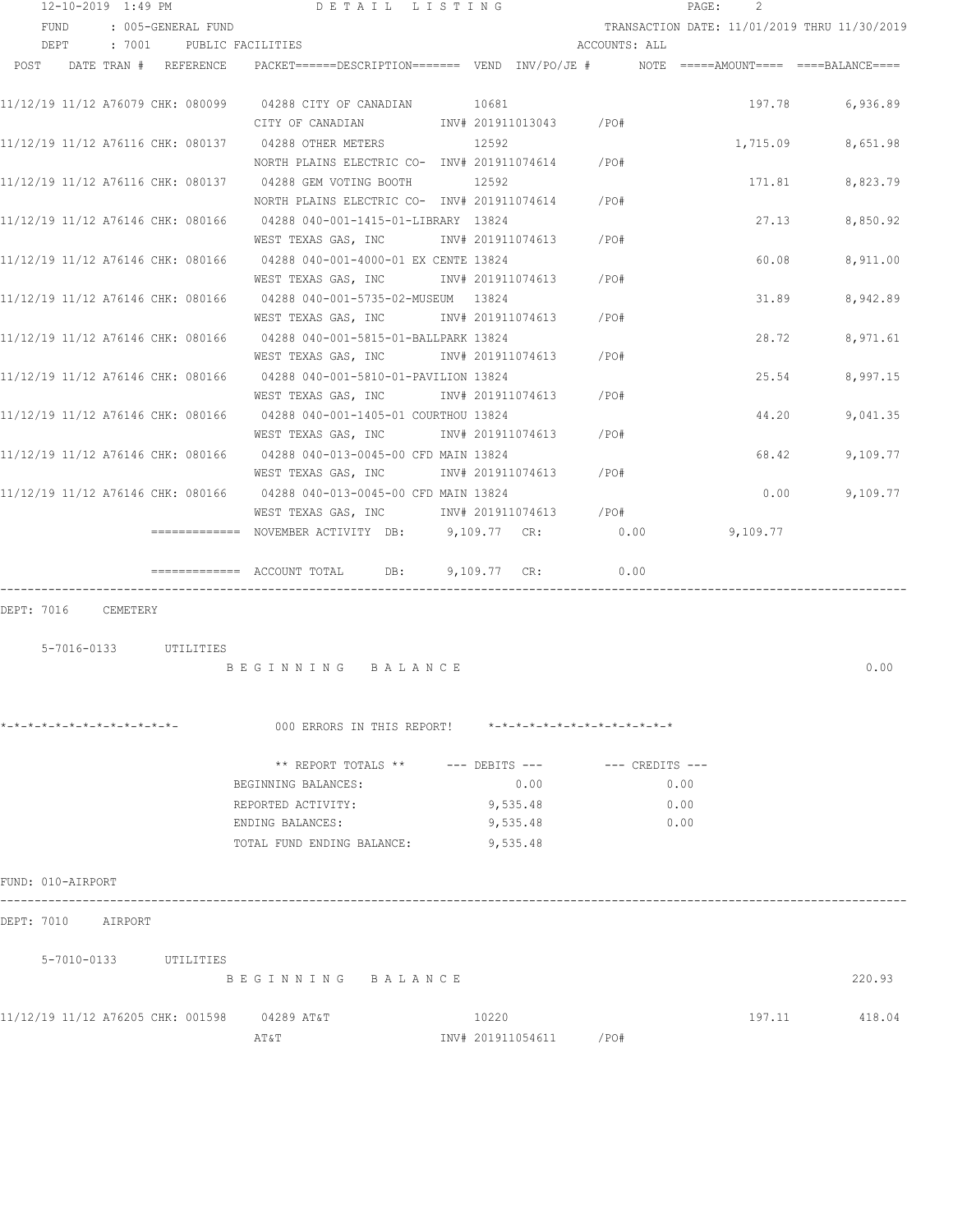| TRANSACTION DATE: 11/01/2019 THRU 11/30/2019                                            |
|-----------------------------------------------------------------------------------------|
|                                                                                         |
|                                                                                         |
| PACKET======DESCRIPTION======= VEND INV/PO/JE #    NOTE =====AMOUNT==== ====BALANCE==== |
| 0.00<br>418.04                                                                          |
|                                                                                         |
| 532.88<br>114.84                                                                        |
|                                                                                         |
| 495.82<br>1,028.70                                                                      |
|                                                                                         |
| 220.93<br>1,249.63                                                                      |
|                                                                                         |
| 1,028.70                                                                                |
|                                                                                         |
|                                                                                         |
|                                                                                         |
|                                                                                         |
|                                                                                         |
|                                                                                         |
|                                                                                         |
|                                                                                         |
|                                                                                         |
|                                                                                         |
| 77.07                                                                                   |
| 141.61<br>218.68                                                                        |
|                                                                                         |
| 25.54<br>244.22                                                                         |
|                                                                                         |
| 167.15                                                                                  |
|                                                                                         |
|                                                                                         |
|                                                                                         |
|                                                                                         |
|                                                                                         |
|                                                                                         |
|                                                                                         |

------------------------------------------------------------------------------------------------------------------------------------

FUND: 012-ROAD & BRIDGE PCT 2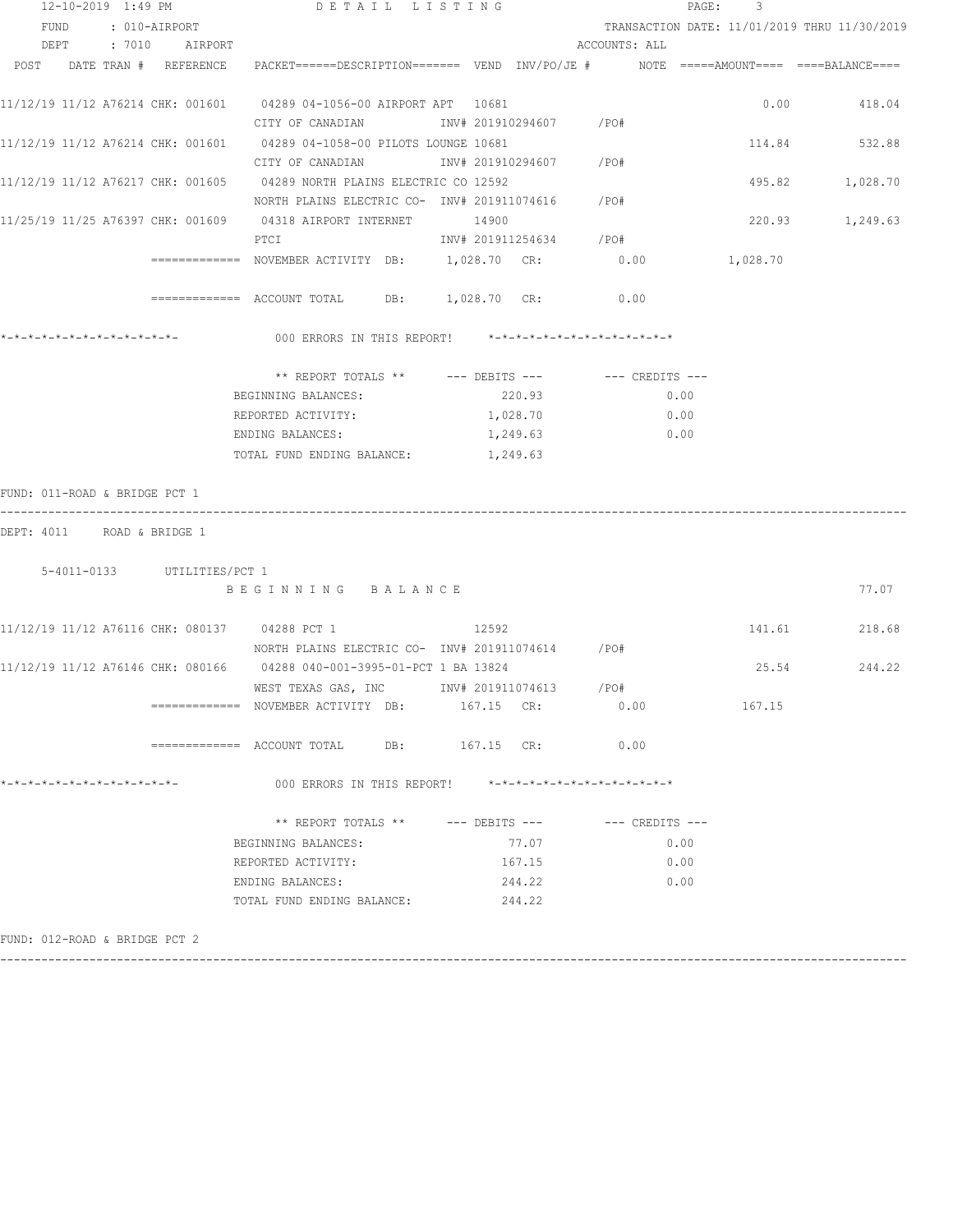| 12-10-2019 1:49 PM             |                             | DETAIL LISTING                                                                                                  |        |                                              | PAGE: 4 |               |
|--------------------------------|-----------------------------|-----------------------------------------------------------------------------------------------------------------|--------|----------------------------------------------|---------|---------------|
| FUND : 012-ROAD & BRIDGE PCT 2 |                             |                                                                                                                 |        | TRANSACTION DATE: 11/01/2019 THRU 11/30/2019 |         |               |
|                                | DEPT : 4012 ROAD & BRIDGE 2 |                                                                                                                 |        | ACCOUNTS: ALL                                |         |               |
|                                |                             | POST DATE TRAN # REFERENCE PACKET======DESCRIPTION======= VEND INV/PO/JE # NOTE =====AMOUNT==== ====BALANCE==== |        |                                              |         |               |
| DEPT: 4012 ROAD & BRIDGE 2     |                             |                                                                                                                 |        |                                              |         |               |
|                                |                             |                                                                                                                 |        |                                              |         |               |
|                                | 5-4012-0133 UTILITIES/PCT 2 |                                                                                                                 |        |                                              |         |               |
|                                |                             | BEGINNING BALANCE                                                                                               |        |                                              |         | 0.00          |
|                                |                             | 11/12/19 11/12 A76116 CHK: 080137 04288 PCT 2 12592                                                             |        |                                              |         | 129.48 129.48 |
|                                |                             | NORTH PLAINS ELECTRIC CO- INV# 201911074614 / PO#                                                               |        |                                              |         |               |
|                                |                             | ============= NOVEMBER ACTIVITY DB: $129.48$ CR: $0.00$ $129.48$                                                |        |                                              |         |               |
|                                |                             | ============ ACCOUNT TOTAL DB: 129.48 CR: 0.00                                                                  |        |                                              |         |               |
|                                |                             |                                                                                                                 |        |                                              |         |               |
|                                |                             | 000 ERRORS IN THIS REPORT! *-*-*-*-*-*-*-*-*-*-*-*-*-*-                                                         |        |                                              |         |               |
|                                |                             | ** REPORT TOTALS ** --- DEBITS --- -- -- CREDITS ---                                                            |        |                                              |         |               |
|                                |                             | BEGINNING BALANCES:                                                                                             | 0.00   | 0.00                                         |         |               |
|                                |                             | REPORTED ACTIVITY:                                                                                              | 129.48 | 0.00                                         |         |               |
|                                |                             | ENDING BALANCES:                                                                                                | 129.48 | 0.00                                         |         |               |
|                                |                             | TOTAL FUND ENDING BALANCE: 129.48                                                                               |        |                                              |         |               |
|                                |                             |                                                                                                                 |        |                                              |         |               |
| FUND: 013-ROAD & BRIDGE PCT 3  |                             |                                                                                                                 |        |                                              |         |               |
| DEPT: 4013 ROAD & BRIDGE 3     |                             |                                                                                                                 |        |                                              |         |               |
|                                |                             |                                                                                                                 |        |                                              |         |               |
|                                | 5-4013-0133 UTILITIES/PCT 3 |                                                                                                                 |        |                                              |         |               |
|                                |                             | BEGINNING BALANCE                                                                                               |        |                                              |         | 0.00          |
|                                |                             | 11/12/19 11/12 A76116 CHK: 080137 04288 PCT 3                                                                   | 12592  |                                              |         | 210.05 210.05 |
|                                |                             | NORTH PLAINS ELECTRIC CO- INV# 201911074614 / PO#                                                               |        |                                              |         |               |
|                                |                             | ============ NOVEMBER ACTIVITY DB: 210.05 CR: 0.00                                                              |        |                                              | 210.05  |               |
|                                |                             |                                                                                                                 |        |                                              |         |               |
|                                |                             | $\overline{\phantom{1}}$ ============= ACCOUNT TOTAL DB: 210.05 CR:                                             |        | 0.00                                         |         |               |
|                                |                             | 000 ERRORS IN THIS REPORT! *-*-*-*-*-*-*-*-*-*-*-*-*-*-                                                         |        |                                              |         |               |
|                                |                             | ** REPORT TOTALS ** --- DEBITS --- -- -- CREDITS ---                                                            |        |                                              |         |               |
|                                |                             | BEGINNING BALANCES:                                                                                             | 0.00   | 0.00                                         |         |               |
|                                |                             | REPORTED ACTIVITY:                                                                                              | 210.05 | 0.00                                         |         |               |
|                                |                             | ENDING BALANCES:                                                                                                | 210.05 | 0.00                                         |         |               |
|                                |                             | TOTAL FUND ENDING BALANCE:                                                                                      | 210.05 |                                              |         |               |
| FUND: 014-ROAD & BRIDGE PCT 4  |                             |                                                                                                                 |        |                                              |         |               |
|                                |                             |                                                                                                                 |        |                                              |         |               |
| DEPT: 4014 ROAD & BRIDGE 4     |                             |                                                                                                                 |        |                                              |         |               |

5-4014-0133 UTILITIES/PCT 4